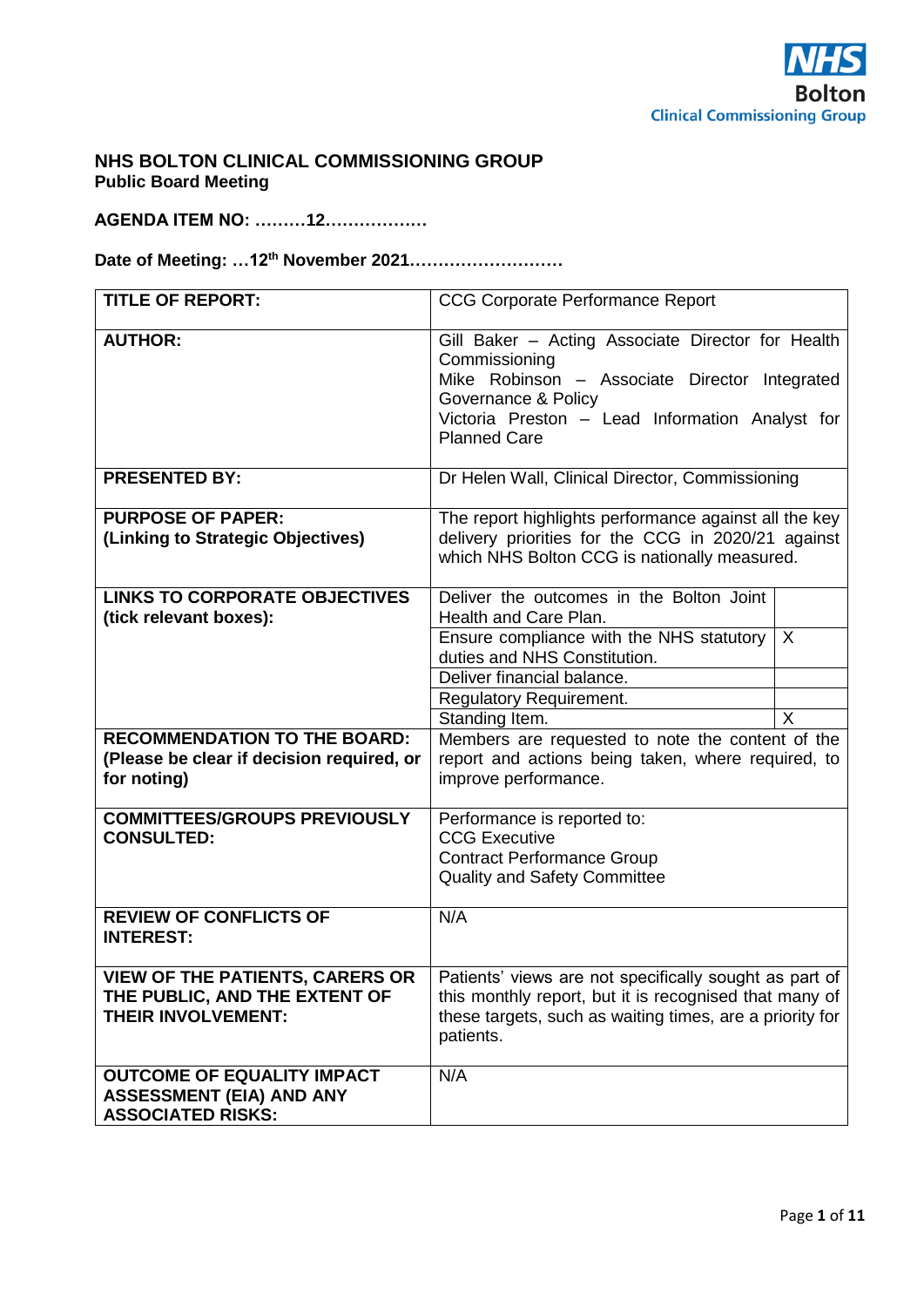

# **CCG Board Performance Report**

#### **1. Executive Summary**

#### **Elective Care**

Performance against the 92% (90% across GM) RTT standard is still significantly under the national standard, at 68% in September 2021. This does however compare well to other localities across Greater Manchester, but is showing a decreasing trend. There has been an increase in 52-week breaches from 1,696 in August 21 to 1,708 in September, as Bolton FT is treating patients in clinical and chronological priority in line with the GM elective recovery programme. 52-week waiters have declined over recent months with the downward trend expected to continue as the providers work through their longest waiters.

The 6-week diagnostic target remains an ongoing challenge, with performance in September 2021 at 27%, against a target of <1%. Following the receipt of the national planning guidance and the priorities that have been set for the coming year by NHS England, commissioners and providers are working together to ensure recovery plans are in place. Work is underway to ensure demand and capacity is fully understood with additional diagnostic capacity being sourced from the independent sector were possible.

### **Cancer**

The impact of the COVID 19 pandemic continues to have an impact on all areas of the system and 2ww referrals are continuing to increase in all specialities, exceeding pre pandemic levels. With 2ww Breast, Skin and Upper GI being areas of concern. However, 2ww Breast performance is improving and has achieved 70.7% against target (93%) compared to the previous month (47.3%). Bolton FT are achieving the target "Percentage achieving maximum 2 week wait for first outpatient appointment, urgently referred with suspected cancer via GP" with 97% in August 21 (target 93%).

The 62-day standards have seen some improvement, with 87.1% achieving the maximum twomonth (62 day) wait from urgent GP referral to first definitive treatment for cancer and 85.7% achieving the maximum two-month (62 day) wait from referral from NHS Screening service for first definitive treatment. Although this is still slightly below target.

In the month of August 21 there were 2 Bolton CCG patients reported within the month (monitored in a rolling cohort) who waited 104 days or more from initial referral to the first definitive treatment. The clinical teams continue to monitor these patients and there was no harm reported.

The Faster Diagnosis Standard: 85.1% of all patients who are referred for the investigation of suspected cancer found out within 28 days if they do or do not have cancer.

### **Urgent and Emergency Care**

A&E performance has remained below the national standard of 95%. Performance during September was 71.4%, a reduction on July's figure of 74.7%. September saw an increased average daily attendance to 385 patients. In August the number of NWAS patients waiting >30 Mins <59 minutes for an A&E handover to take place was 171. Performance has reduced throughout September resulting in a figure of 264. Non Elective LoS continues to below the target of <4.61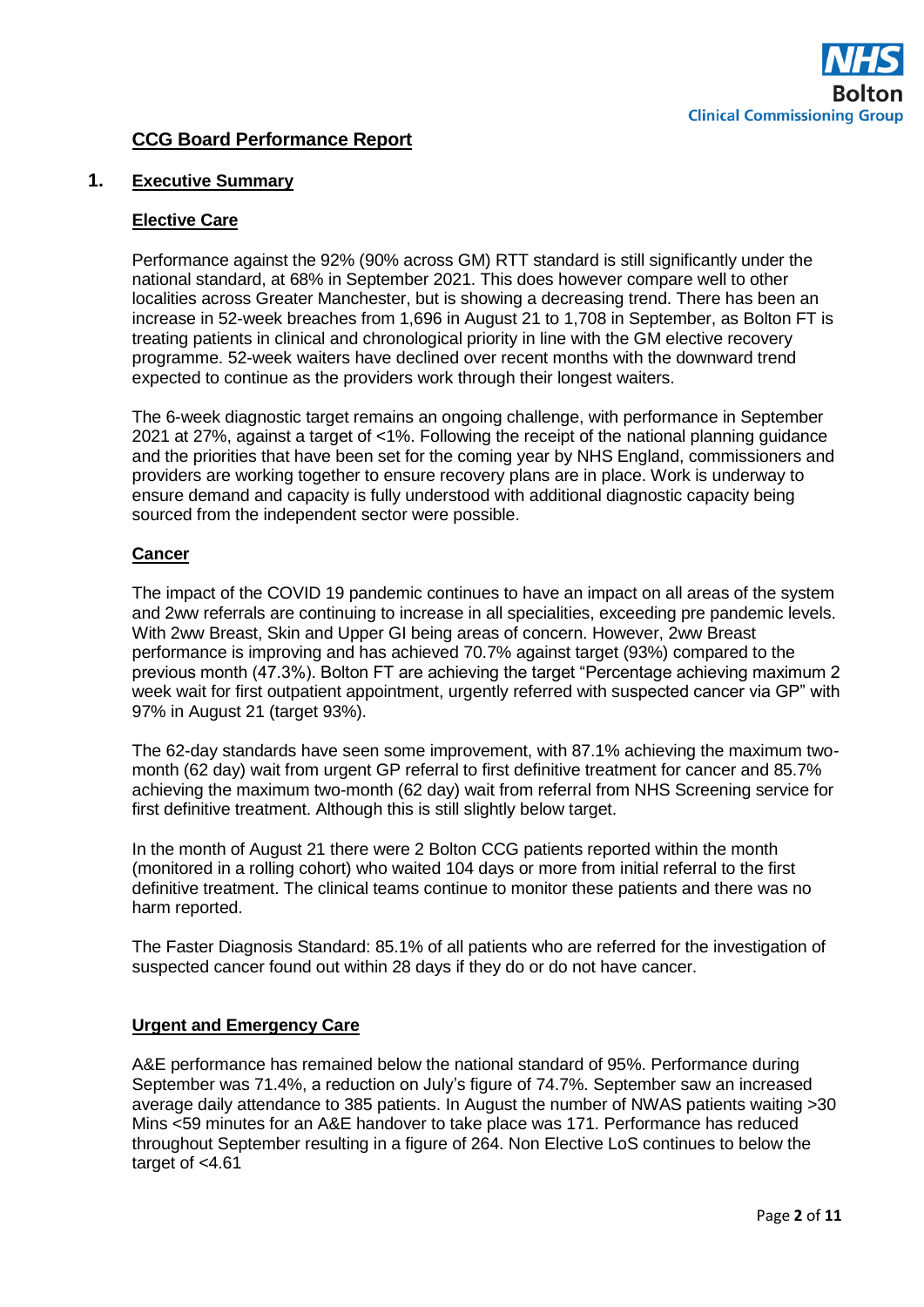### **Mental Health**

The Bolton Prime Provider pathway for Improving Access to Psychological Therapies (IAPT), saw a decrease in referrals in August 2021, achieving 21.6% prevalence, compared with 23.1% in July 2021. EIP (Early Intervention Psychosis) performance has sustained at 100% of August referrals receiving NICE approved treatment within 2 weeks (against a target of 60% for 2021/22). Mental Health Liaison Service performance increased August achieving 79.2% against a target of 75%. Placements and demand continues to vary for Acute OAPS, with new placement numbers totaling 5 in Aug.

#### **Children's and Maternity**

Maternity bookings within 12+6 weeks at Bolton FT for women registered with a Bolton GP, remains above the 90% target in August with a monthly position of 93.9%. Despite remaining above the national target, Bolton's access to mental health treatment has decreased slightly in August (49.2%), when compared to July (55.9%).

CYP Mental Health Referral to First Appointment –For September, Bolton are performing significantly better than a large number of GM localities and the average wait from referral to first appointment is 2.6 weeks. CYP Mental Health Referral to Second Appointment – A positive position can also be noted for referral to treatment with Bolton performing below the GM average of 11.9 weeks.

Mental Health Liaison Service – The number of completed assessments for children aged 16 and under reduced significantly from July (49) to August (19) which is consistent across all mental health services.

### **2. Elective Care Performance**

The table below highlights the performance of the key Elective Care standards in September 2021.

| <b>Planned Care</b>                                                                                 | <b>Target</b> | <b>Current</b><br><b>Month</b> | <b>Current</b><br><b>Month</b> | <b>YTD</b> | <b>Change since</b><br>last month | Performance <sup>1</sup><br>on trajectory |
|-----------------------------------------------------------------------------------------------------|---------------|--------------------------------|--------------------------------|------------|-----------------------------------|-------------------------------------------|
| Patients on an Incomplete paVhway % (92% of patients should be<br>less than 18 weeks from referral) | 92% (GM 90%)  | Sep                            | 68.1%                          | 69.0%      |                                   |                                           |
| Waiting list - number of patients waiting to be seen (Nationally<br>submitted data, excludes ASI)   | < 22.640      | Sep                            | 30,870                         | 30.870     |                                   |                                           |
| Percentage of patients waiting less than 6 weeks from referral for a<br>diagnostic test             | 1%            | Sep                            | 27.3%                          | 28.8%      |                                   |                                           |
| Number of patients on the waiting list should not have been waiting<br>more than 52 weeks           | 0             | Sep                            | 1,708                          | 1.708      |                                   |                                           |

Many specialties are running with decreased capacity, due to increased Infection Prevention Control (IPC) measures and are seeing as many patients as possible, in whatever way that may be i.e. virtually or face to face in clinics.

GPs continue to refer patients who are held by providers on waiting lists and managed as per the national PTL (Patient Tracking List) guidance.

Bolton CCG continue to support providers with the management of their surgical waiting lists and clinical validation, and will work together to understand if these patients have declined treatment for non-Covid reasons and the process for these in line with NHSE&I guidance. The CCG are working will all our providers and have re-started performance monitoring discussions to assess the gaps.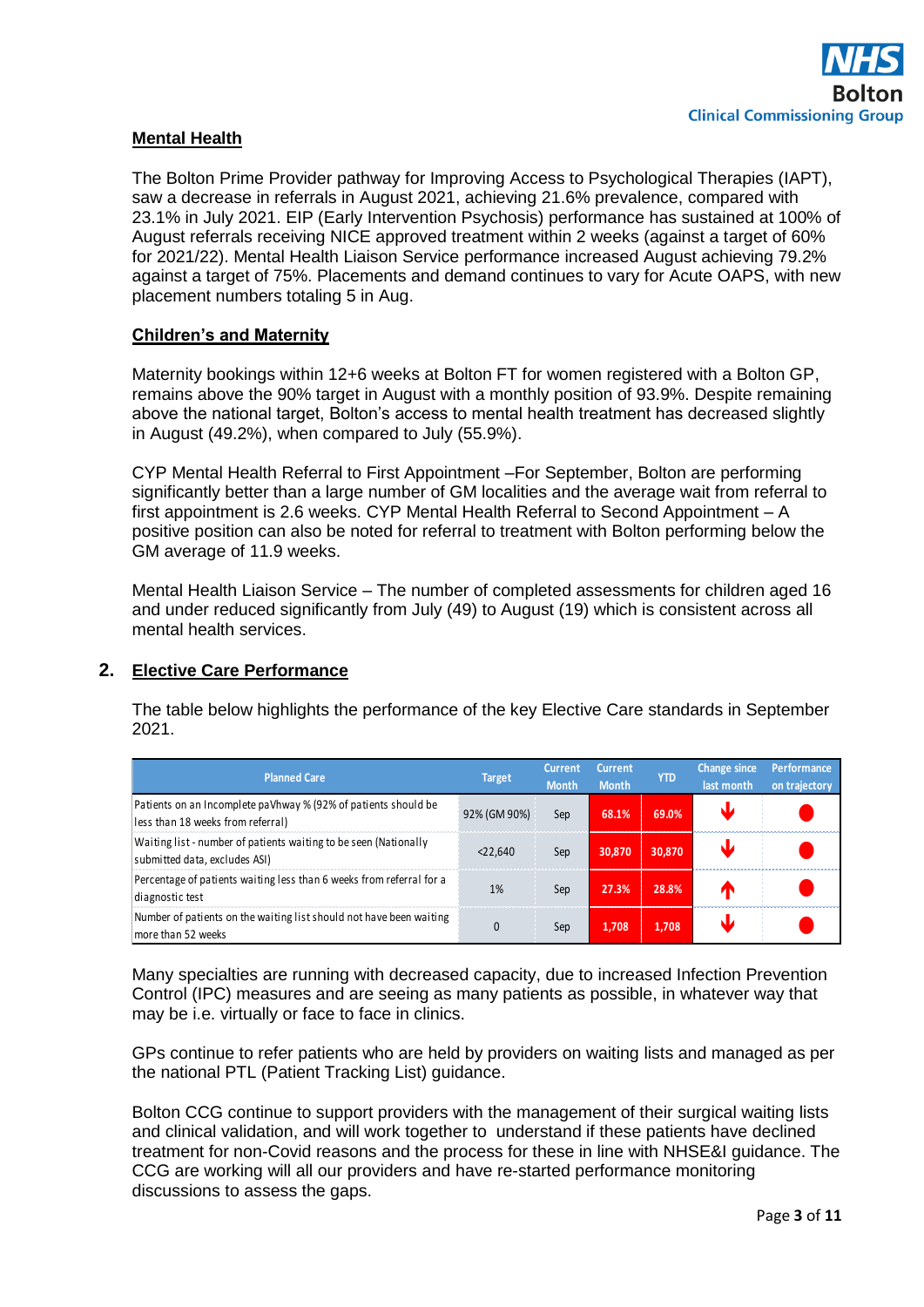



Performance against the 92% standard shows a slight decline in September 68.1% compared to August 69.4%. (YTD 69%). Compared across GM, Bolton's performance is one of the highest. BMI 84%, MFT 56%, SRFT 51%, WWL 57%, LANCS TEACHING, 60%

The CCG waiting list for all providers has increased by an additional 571 patients to 30,870 in September 2021. An increase in waiters was expected due to the additional lockdowns, however this is expected to increase further as we move into winter pressures, and we do not expect this figure to decrease, it is likely to be long term whilst elective recovery work is ongoing. There are discussions with Bolton FT ongoing around the Access Policy and the EUR policy and if all waiters remain appropriate on the waiting list.

Additionally The Waiting Well Programme has been developed by GM and went live 11<sup>th</sup> October 2021. This is a web tool which is aimed at supporting patients whilst they are on the waiting list and how they can 'wait well' by accessing a range of information that will be made available in one place. The CCG, Bolton LA and Bolton FT also host their own local 'While you Wait' web page, which is a large catalogue of locality offers for patients to utilise. This also went live from 11<sup>th</sup> October 2021 with a public message being cascaded by our joint comms teams.

Performance of the 6 week standard for diagnostic waits remains challenged, with performance at 27.3% (Target of <1%). The main challenges within the diagnostic areas that contribute to the performance are Endoscopy (Colonoscopy 31% & Gastroscopy 35%), Flex Sig 39%, ECG 57%, Urodynamic pressures & flows 67 and Neurophysiology 77%, all other diagnostics tests were above 80% in September 2021.

Performance for DM01 at Bolton FT for September is at 29% Bolton CCG do have assurance however, that the remaining capacity has been prioritised for Clinically Urgent and Cancer patients, with all cancer patients receiving their endoscopy procedure within the appropriate time on the relevant 2ww pathway. The performance at Bolton FT continues to improve each month.

Following the receipt of the national planning guidance and the priorities that have been set for the coming year by NHS England, Commissioners are working with providers to ensure recovery plans are in place. Work is underway through the locality, GM planning processes to ensure demand and capacity is fully understood, and that any gaps between the two are identified, with supporting recovery actions going forward.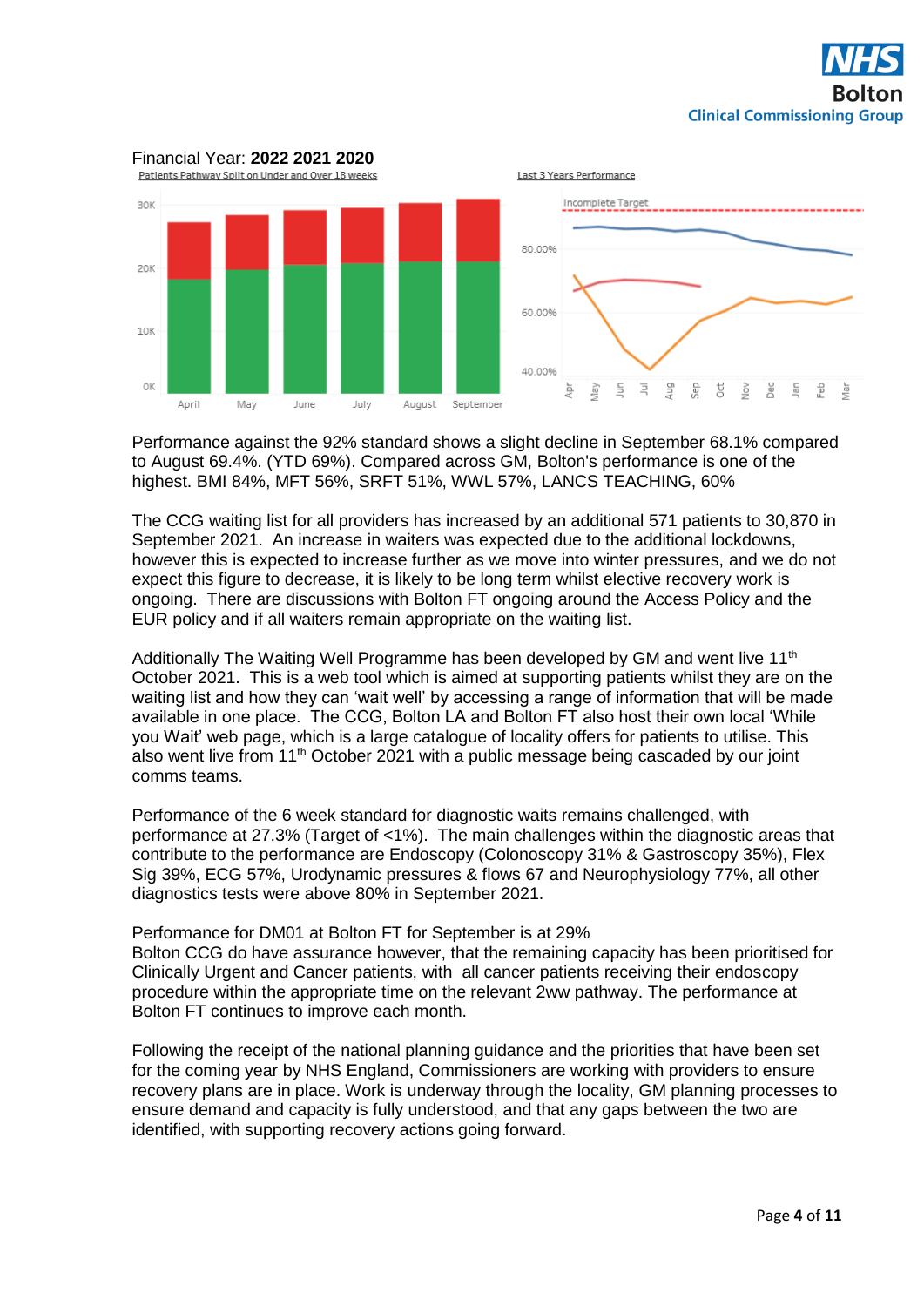# **3. Cancer Performance**

# The table below highlights the performance of the key Cancer Care standards in August 2021.

| <b>Cancer Care</b>                                                                                                                                                                                                                                                                                                                                                                                                                                                                         | <b>Target</b> | <b>Current</b><br><b>Month</b> | <b>Current Month</b> | <b>YTD</b>     | <b>Change since last</b><br>month | <b>Performance on</b><br>trajectory |  |  |  |
|--------------------------------------------------------------------------------------------------------------------------------------------------------------------------------------------------------------------------------------------------------------------------------------------------------------------------------------------------------------------------------------------------------------------------------------------------------------------------------------------|---------------|--------------------------------|----------------------|----------------|-----------------------------------|-------------------------------------|--|--|--|
| Percentage achieving maximum 2 week wait for first outpatient appointment, urgently<br>referred with suspected cancer via GP                                                                                                                                                                                                                                                                                                                                                               | 93%           | August                         | 97%                  | 96.8%          |                                   |                                     |  |  |  |
| Percentage achieving maximum two week wait for first out patient appointment for<br>patients referred urgently with breast symptoms (where cancer was not initially<br>suspected)                                                                                                                                                                                                                                                                                                          | 93%           | August                         | 70.7%                | 36%            | Т                                 |                                     |  |  |  |
| Percentage achieving maximum wait from diagnosis to first definitive treatment to be<br>within 31 for all cancers                                                                                                                                                                                                                                                                                                                                                                          | 96%           | August                         | 100%                 | 98.4%          | Т                                 |                                     |  |  |  |
| Percentage achieving maximum 31 day wait for subsequent treatment where that<br>treatment is surgery                                                                                                                                                                                                                                                                                                                                                                                       | 94%           | August                         | 88.2%                | 93.8%          | J                                 |                                     |  |  |  |
| Percentage achieving maximum 31 day wait for subsequent treatment where the<br>treatment is an anti-cancer drug regimen                                                                                                                                                                                                                                                                                                                                                                    | 98%           | August                         | 100.0%               | 100.0%         | ⇔                                 |                                     |  |  |  |
| Percentage achieving maximum 31 day wait for subsequent treatment where the<br>treatment is a course of radiotherapy                                                                                                                                                                                                                                                                                                                                                                       | 94%           | August                         | 100.0%               | 100.0%         | ⇔                                 |                                     |  |  |  |
| Percentage achieving maximum two month (62 day) wait from urgent GP referral to<br>first definitive treatment for cancer                                                                                                                                                                                                                                                                                                                                                                   | 85%           | August                         | 80.2%                | 81.3%          | Т                                 |                                     |  |  |  |
| Percentage achieving maximum 62 day wait from referral from an NHS screening<br>service to first definitive treatment for all cancers                                                                                                                                                                                                                                                                                                                                                      | 90%           | August                         | 85.7%                | 80%            | ↑                                 |                                     |  |  |  |
| Percentage achieving maximum 62 day wait for first definitive treatment following a<br>consultants decision to upgrade the priority of the patients (all cancers)                                                                                                                                                                                                                                                                                                                          | No Target     | August                         | 73.7%                | 80.5%          | ₩                                 |                                     |  |  |  |
| Faster Diagnosis Standard: all patients who are referred for the investigation of<br>suspected cancer find out within 28 days if they do or do not have a cancer diagnosis                                                                                                                                                                                                                                                                                                                 | 75.0%         | August                         | 85.34                | 85.5%          |                                   |                                     |  |  |  |
| Any cancer patients waiting 104 days or more from referral to the first definitive<br>treatment should be reviewed to identify any avoidable non-clinical delays                                                                                                                                                                                                                                                                                                                           | All reviewed  | August                         | $\overline{2}$       | $\overline{2}$ | ₩                                 |                                     |  |  |  |
| performance is improving and has achieved 70.7% against target (93%) compared to the<br>previous month (47.3%).<br>The main areas of challenge for the Breast Service are around staffing resource and<br>Endoscopy capacity for Upper GI. Bolton FT do have plans in place to tackle some of these                                                                                                                                                                                        |               |                                |                      |                |                                   |                                     |  |  |  |
| challenges with additional Endoscopy capacity commissioned from an IS Provider and<br>recruitment and retention plans within the overall Breast recovery plan.                                                                                                                                                                                                                                                                                                                             |               |                                |                      |                |                                   |                                     |  |  |  |
| Bolton FT are achieving the target "Percentage achieving maximum 2 week wait for first<br>outpatient appointment, urgently referred with suspected cancer via GP" with 97% in August<br>21 (target 93%). Overall Bolton FT are achieving the maximum diagnosis to first definitive<br>treatment within 31 days for all Cancers with anti-cancer drugs and radiotherapy achieving<br>100% in August. However, Surgery has dropped slightly to 88.2% and does not meet the<br>target of 94%. |               |                                |                      |                |                                   |                                     |  |  |  |
| The 62-day standards have seen some improvement, with 87.1% achieving the maximum two<br>month (62 day) wait from urgent GP referral to first definitive treatment for cancer and 85.7%<br>achieving the maximum two-month (62 day) wait from referral from NHS Screening service for<br>first definitive treatment. Although this is still slightly below target.                                                                                                                         |               |                                |                      |                |                                   |                                     |  |  |  |
| In the month of August 21 there were two Bolton CCG patients reported within the month<br>(monitored in a rolling cohort) who waited 104 days or more from initial referral to the first<br>definitive treatment. The clinical teams continue to monitor these patients and there was no<br>harm reported.                                                                                                                                                                                 |               |                                |                      |                |                                   |                                     |  |  |  |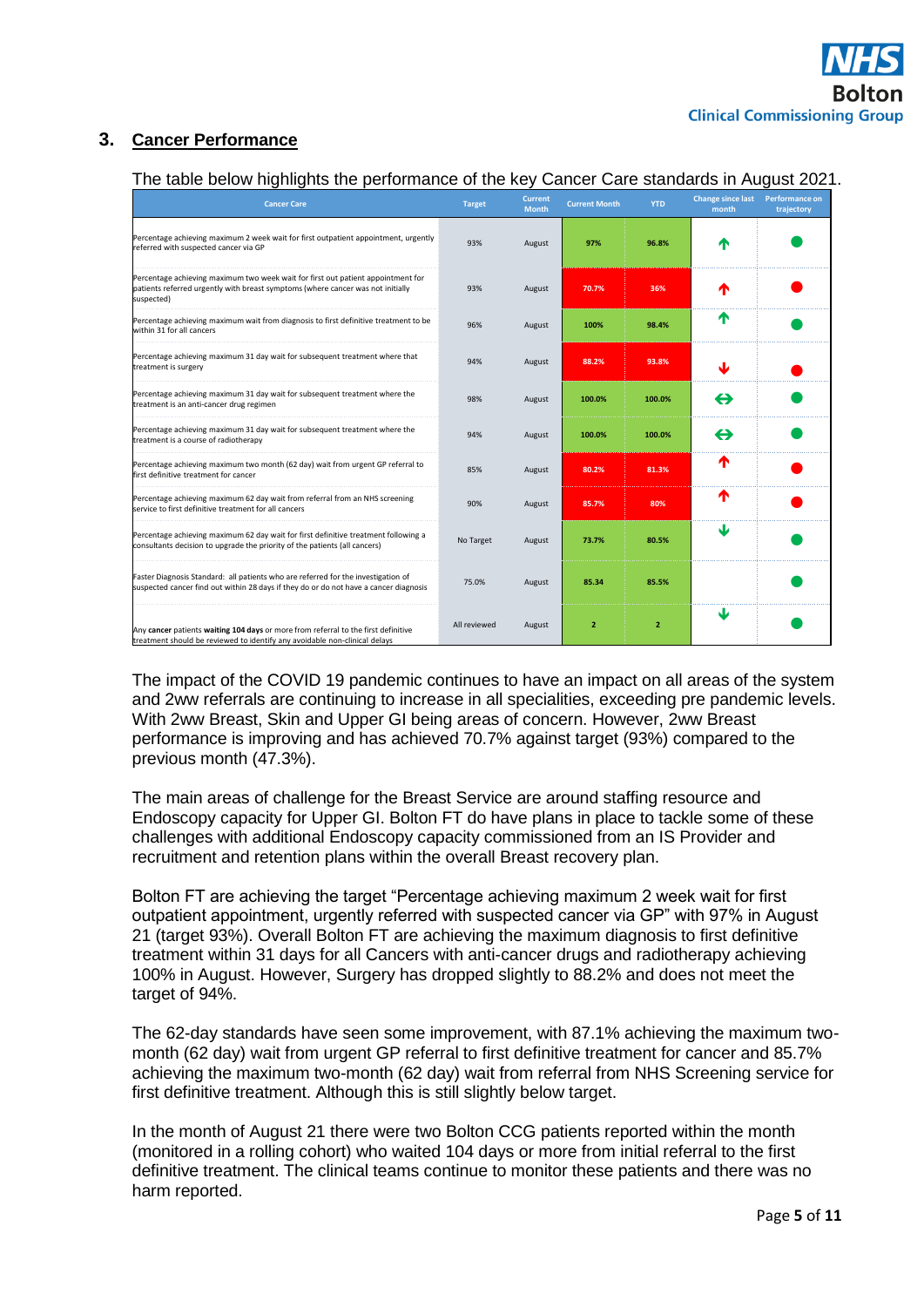The Faster Diagnosis Standard: 85.1% of all patients who are referred for the investigation of suspected cancer found out within 28 days if they do or do not have cancer.

## **4. Urgent Care Performance**

The table below highlights the performance of the key Urgent Care standards in September 2021.

| <b>Urgent Care</b>                                                                                                               | <b>Target</b>                               | Current<br><b>Month</b> | <b>Current</b><br><b>Month</b> | <b>YTD</b> | <b>Change since</b><br>last month | <b>Performance</b><br>on trajectory |
|----------------------------------------------------------------------------------------------------------------------------------|---------------------------------------------|-------------------------|--------------------------------|------------|-----------------------------------|-------------------------------------|
| Patients should be admitted, transferred or discharged within 4<br>hours of their arrival at an A&E department - Bolton FT       | 95%                                         | Sep                     | 71.40%                         | 71.10%     |                                   |                                     |
| All handovers between ambulance and A&E must take place within<br>15 minutes (no of patients waiting >30 mins<59 mins) Bolton FT | No target                                   | Sep                     | 264                            | 1304       |                                   |                                     |
| All handovers between ambulance and A&E must take place within<br>15 minutes (no of patients waiting >60 mins) Bolton FT         | less than 40<br>per month<br>(Local target) | Sep                     | 171                            | 731        |                                   |                                     |
| Non Elective Length of Stay                                                                                                      | < 4.61                                      | Sep                     | 4.6                            | 4.36       |                                   |                                     |

A&E performance has remained below the national standard of 95%. Performance during September was 71.4%, a reduction on July's figure of 74.7%. Bolton FT's improvement action plan is in place and is monitored through the Urgent and Emergency Care Board; they are also working with the Greater Manchester UEC Teams and NHSE.

An Urgent Care Streaming model is being developed and rolled out from November 1st that will aim to gradually increase the number of patients diverted away from A&E. The main challenges to performance currently, are workforce capacity and overall attendance numbers, causing challenges with the flow of patients through the physical space restricting the ability for patients to be seen, assessed and treated in a timely manner.

Following an August 2021 average daily attendance at A&E of 351, September saw an increased average daily attendance to 385 patients. Attendances are being monitored closely and to help understand the rise in numbers as this is a 26.9% increase on the daily average for September 2020.

In August the number of NWAS patients waiting >30 Mins <59 minutes for a A&E handover to take place was 171. Performance has reduced throughout September resulting in a figure of 264. There were 171 over 60 minute handovers in September following 103 in August, which is 131 above the agreed target of below 40 per month. Discussions are taking place between NWAS and Bolton FT to support the reduction of handover delays, which will be presented at the Urgent and Emergency Care Board.

Non Elective LoS continues to below the target of <4.61 with the September figure remaining the same as August at 4.5.

### **A&E Attendances & Emergency Admission Analysis**

The information below includes a snapshot of data from October 2020 to September 2021 detailing the number of A&E Attendances and Emergency Admissions per 1,000 population in Bolton, compared to rates throughout Greater Manchester and England. Also included is data on Attendances and Emergency Admissions in the 65+ age group compared to all Greater Manchester localities.

Bolton has the second lowest number of A&E attendances per 1,000 population in Greater Manchester (316.4). The Greater Manchester average is 370.1 and England average 348.7.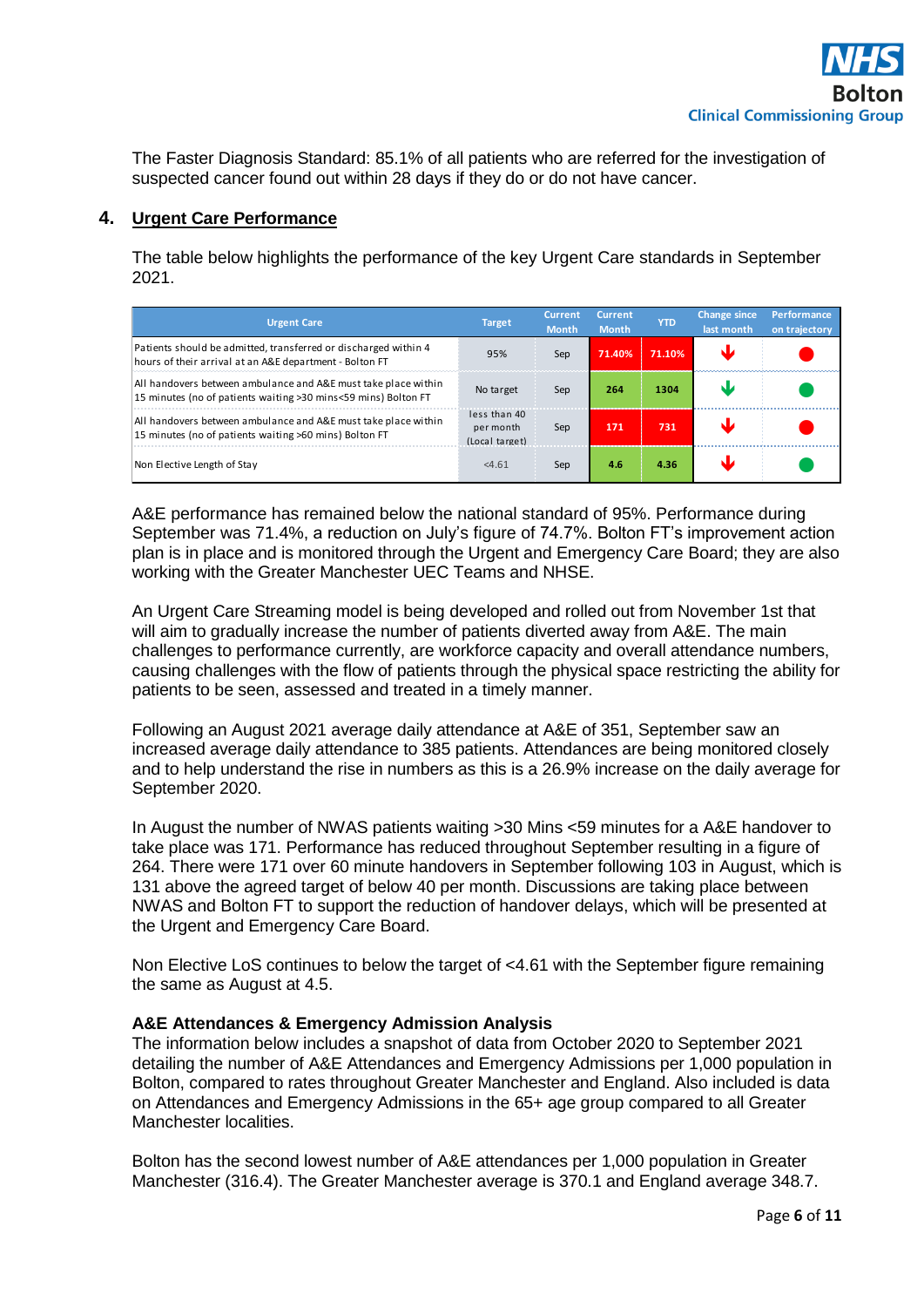

A&E attendances per 1,000 population in the 65+ age group are higher throughout all areas. Bolton has the lowest figure in Greater Manchester with a figure of 401.9 compared to the GM average of 490.1.



Bolton's Emergency Admission figure is third lowest in Greater Manchester at 96.2 per 1,000 compared to the Greater Manchester average of 101.1 and England average of 96.7.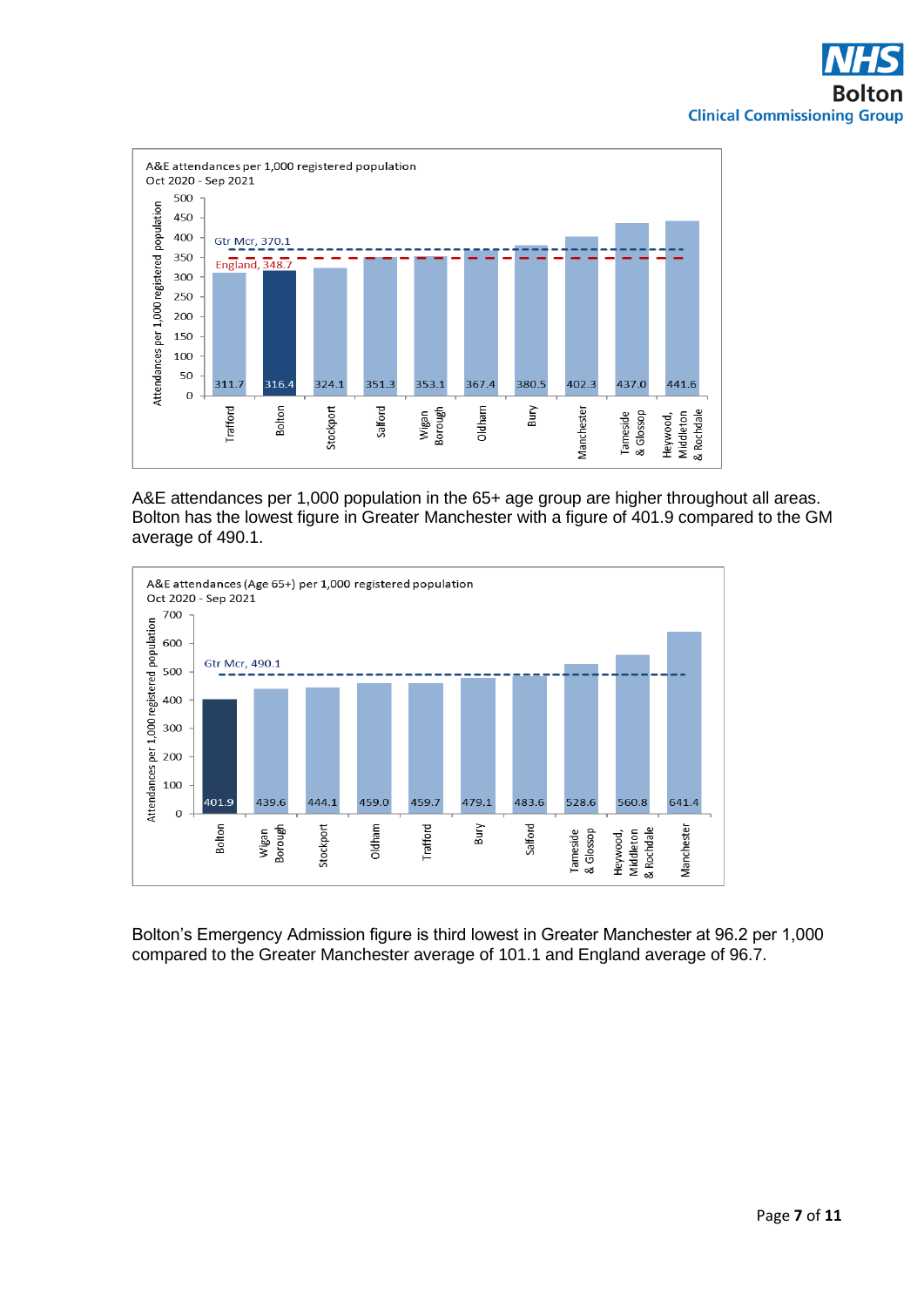

Emergency Admissions per 1,000 in the 65+ age group are 235.4 in Bolton, which is the third lowest in Greater Manchester. The Greater Manchester average is 255.9 per 1,000 population.

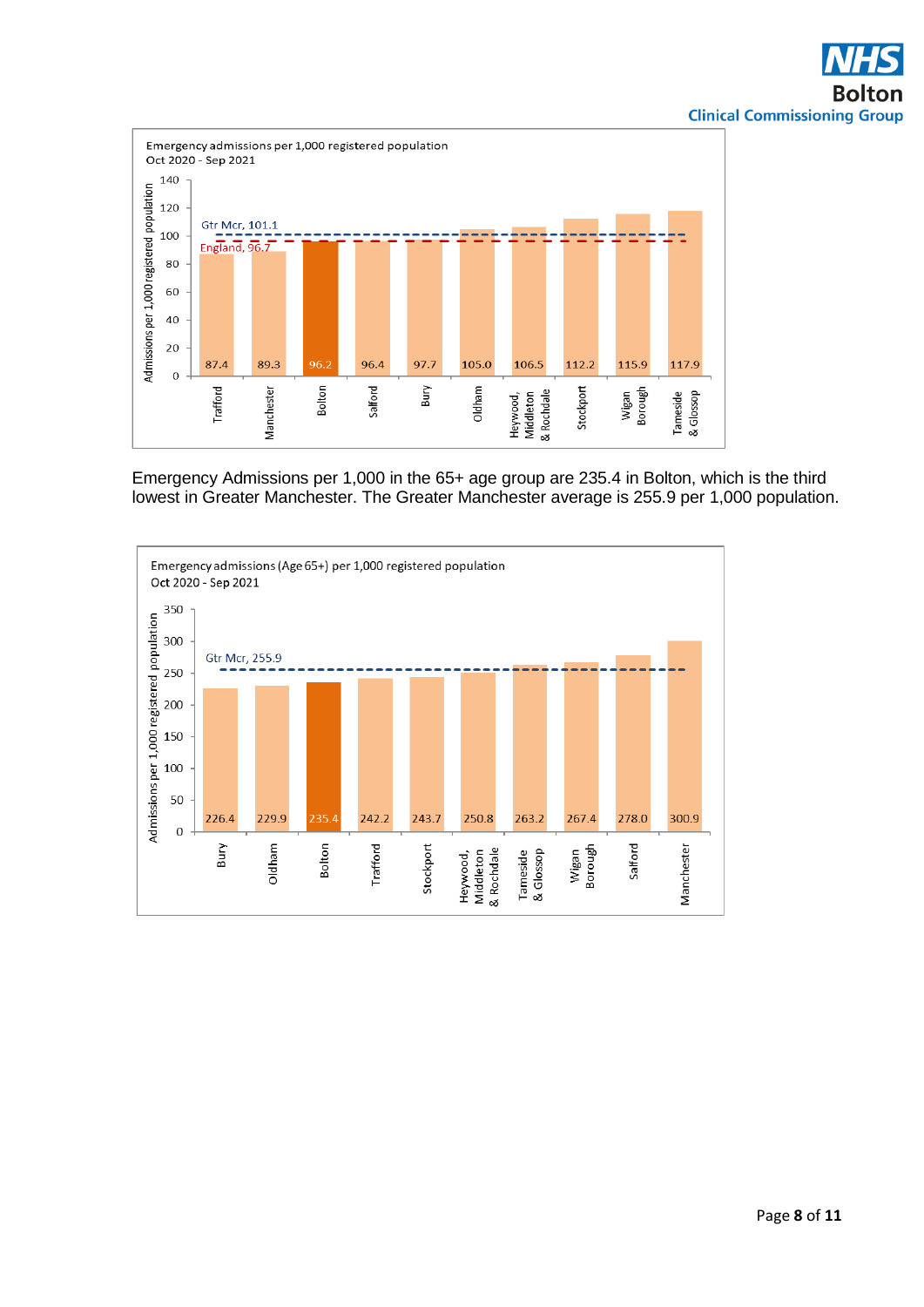# **5. Mental Health Performance**

|                                                                                       |  | Alexander March 1996, Alexander and The Contract of the Contract of the Contract of the Contract of the Contract of the Contract of the Contract of the Contract of the Contract of the Contract of the Contract of the Contra |  |
|---------------------------------------------------------------------------------------|--|--------------------------------------------------------------------------------------------------------------------------------------------------------------------------------------------------------------------------------|--|
|                                                                                       |  |                                                                                                                                                                                                                                |  |
| August 2021.                                                                          |  |                                                                                                                                                                                                                                |  |
| The table below highlights the performance of the key Mental Health Care standards in |  |                                                                                                                                                                                                                                |  |

The table below highlights the performance of the key Mental Health Care standards in

| <b>Mental Health Care</b>                                                                              | <b>Target</b>                                                                      | <b>Current</b><br><b>Month</b> | <b>Current</b><br><b>Month</b> | <b>YTD</b> | <b>Change since</b><br>last month | Performance<br>on Trajectory |
|--------------------------------------------------------------------------------------------------------|------------------------------------------------------------------------------------|--------------------------------|--------------------------------|------------|-----------------------------------|------------------------------|
| Improving Access to Psychological Therapies (IAPT)<br>Access rate - (Prime Provider model)             | Currently 22.5%<br>increasing to<br>25% by March<br>2021 (National -<br>local 22%) | Aug                            | 21.6%                          | 23.1%      | sk.                               |                              |
| Improving Access to Psychological Therapies (IAPT)<br>Recovery rate - (Prime Provider model)           | 50.0%                                                                              | Aug                            | 51.8%                          | 48.5%      | T                                 |                              |
| Improving Access to Psychological Therapies (IAPT) -<br>percentage treated within 6 weeks of referral  | 75.0%                                                                              | Aug                            | 90.5%                          | 94.1%      | J                                 |                              |
| Improving Access to Psychological Therapies (IAPT) -<br>percentage treated within 18 weeks of referral | 95.0%                                                                              | Aug                            | 100.0%                         | 100.0%     | $\leftrightarrow$                 |                              |
| % of early Intervention Psychosis (EIP) referrals to start<br>treatment within 2 weeks                 | 56.0%                                                                              | Aug                            | 100.0%                         | 90.8%      | $\leftrightarrow$                 |                              |
| Mental Health Liaison Service -percentage of AE<br>Emergency referrals assessed within 1hr             | 75.0%                                                                              | Aug                            | 79.2%                          | 78.2%      | T                                 |                              |
| Number of new reportable Out of Area placements                                                        | $\Omega$                                                                           | Aug                            | $\overline{2}$                 | 7          | ↑                                 |                              |
| Number of new non-reportable Out of Area placements                                                    | <b>NA</b>                                                                          | Aug                            | 3                              | 9          | T                                 |                              |

The Bolton Prime Provider pathway for IAPT (Improving Access to Psychological Therapies), saw a decrease in referrals in August 2021, achieving 21.6% prevalence, compared with 23.1% in July 2021. Recovery increased from July achieving 51.8 % against the target of 50%. The service is still receiving an increasing number of Step 3 (complex) presentations, leading to lower recovery rates due to the increased complexity. Planned changes to the patient pathway at the first point of access for Step 2 clients, should rebalance recovery and reliable improvement outcomes in the future. Recovery for the 6 and 18-week referral to treatment are achieving target.

EIP (Early Intervention Psychosis) performance has sustained at 100% of Aug referrals receiving NICE approved treatment within 2 weeks (against a target of 60% for 2021/22). It was noted that the last few months saw an increase in referrals and the service continue to work on a recovery plan, to ensure a robust system is in place should a dip in trend happen again, focusing on this target in addition to other specific areas of underperformance.

Mental Health Liaison Service (MHLS) performance increased August achieving 79.2%, against a target of 75%. MHLS continues to be under pressure in A&E, due to the high numbers of attendances and volume of acute in-patients at RBH, who need discharge expediting. CYP referrals also continue to be high. Staff turnover is also an issue; however, recruitment is underway to support improvement. The "Listening lounge" (community crisis alternative) service has been running since the  $9<sup>th</sup>$  Aug, the referral pathway has now extended to the 24/7 helpline and will continue to extend in Q4.

Placements and demand for Acute OAPs continues to vary, with new placement numbers totaling 5 in Aug. 2 are reportable and 3 non reportable, 1 existing patients remains out of area from the previous month, due to local bed pressures and the inability to repatriate within the aspired 72 hours. Length of stay remains below the national average with effective utilisation of community crisis beds to offer admission avoidance opportunities and expedite discharge.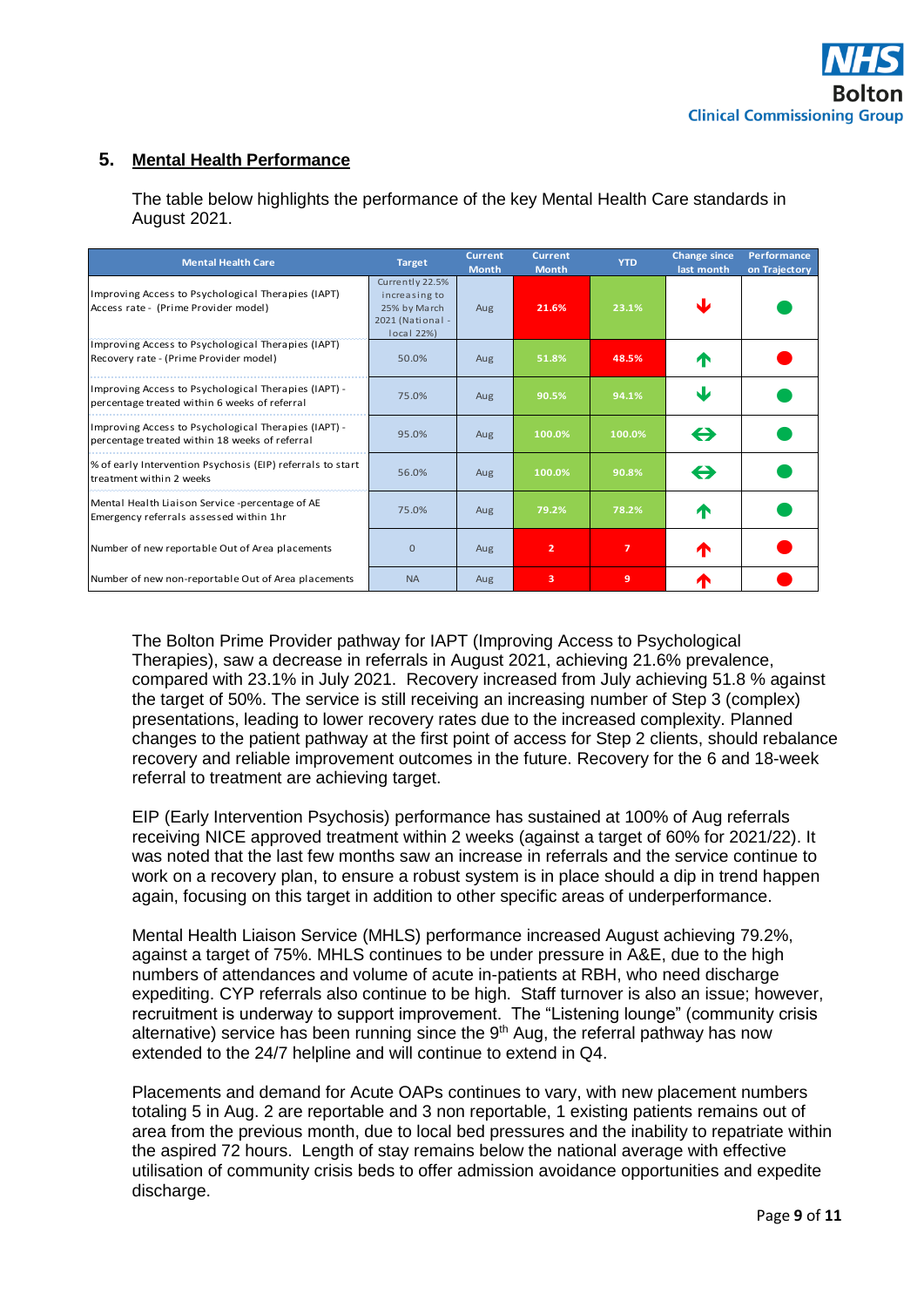## **6. Children's & Maternity Services Performance**

The table below highlights the performance of the Children's & Maternity Services standards in July 2021.

| <b>Childrens &amp; Maternity Care</b>                                                       | <b>Target</b> | Current<br><b>Month</b> | Current.<br><b>Month</b> | <b>YTD</b> | <b>Change since</b><br>last month | <b>Performance</b><br>on trajectory |
|---------------------------------------------------------------------------------------------|---------------|-------------------------|--------------------------|------------|-----------------------------------|-------------------------------------|
| % Completed maternity bookings by 12+6 weeks (bolton CCG at<br>Bolton FT)                   | 90%           | Aug                     | 93.90%                   | 90.30%     |                                   |                                     |
| CAMHS % of young people accessing treatment                                                 | 35%           | Aug                     | 55.94%                   | 49.20%     |                                   |                                     |
| CAMHS % of young people 10 point improvement on Childrens Global<br>Assessment Scale (CGAS) | 50%           | Nov                     | 30.00%                   | 20.00%     | Æ                                 |                                     |

**Maternity bookings within 12+6 weeks** at Bolton FT for women registered with a Bolton GP remains above the 90% target in August with a monthly position of 93.9%. Despite being slightly lower than July's performance (94.9%), YTD performance remains above the 90% target at 90.3%.

**Children and Young Peoples (CYP) Mental Health Access** – The national access target defines mental health treatment as two or more meaningful contacts whereby one must be delivered face to face. Despite remaining above the national target, Bolton's access to mental health treatment has decreased slightly in August (49.2%) when compared to July (55.9%). This is an expected decrease, which accounts for less treatment contacts taking place across the summer holidays. The YTD forecast position equates to 49.2% of children and young people in Bolton with a diagnosable mental health condition accessing NHS funded treatment by the end of the financial year. The CYP access target remains a central focus in the Greater Manchester CYP data club; particularly around the definition of access to treatment changing from two contacts to one. Bolton continue to monitor against a definition of 2 treatment contacts until further national guidance is provided in relation to a shift to one contact. Bolton CCG and GMMH are part of the GM CYP Mental Health Data Club, which brings together mental health commissioners and providers to enable a consistent reporting process across all 10 localities.

The CYP Mental Health access target is solely based on data streamed via the Mental Health Services Data Set (MHSDS) which means to date a significant amount of access data across Bolton is not being counted. Bolton Together are mobilising a central database to allow access data to be streamed to Mental Health Services Data Set (MHSDS), which will see Bolton's access figure increase further. It can be acknowledged that over the last few years the data has not accurately reflected the positive work across the locality to increase access to mental health support.

**CYP Mental Health Referral to First Appointment** – By accessing the Greater Manchester CYP Mental Health data on Tableau we can compare our position to the only 9 localities across GM. For September, Bolton are performing significantly better than a large number of GM localities and the average wait from referral to first appointment is 2.6 weeks.